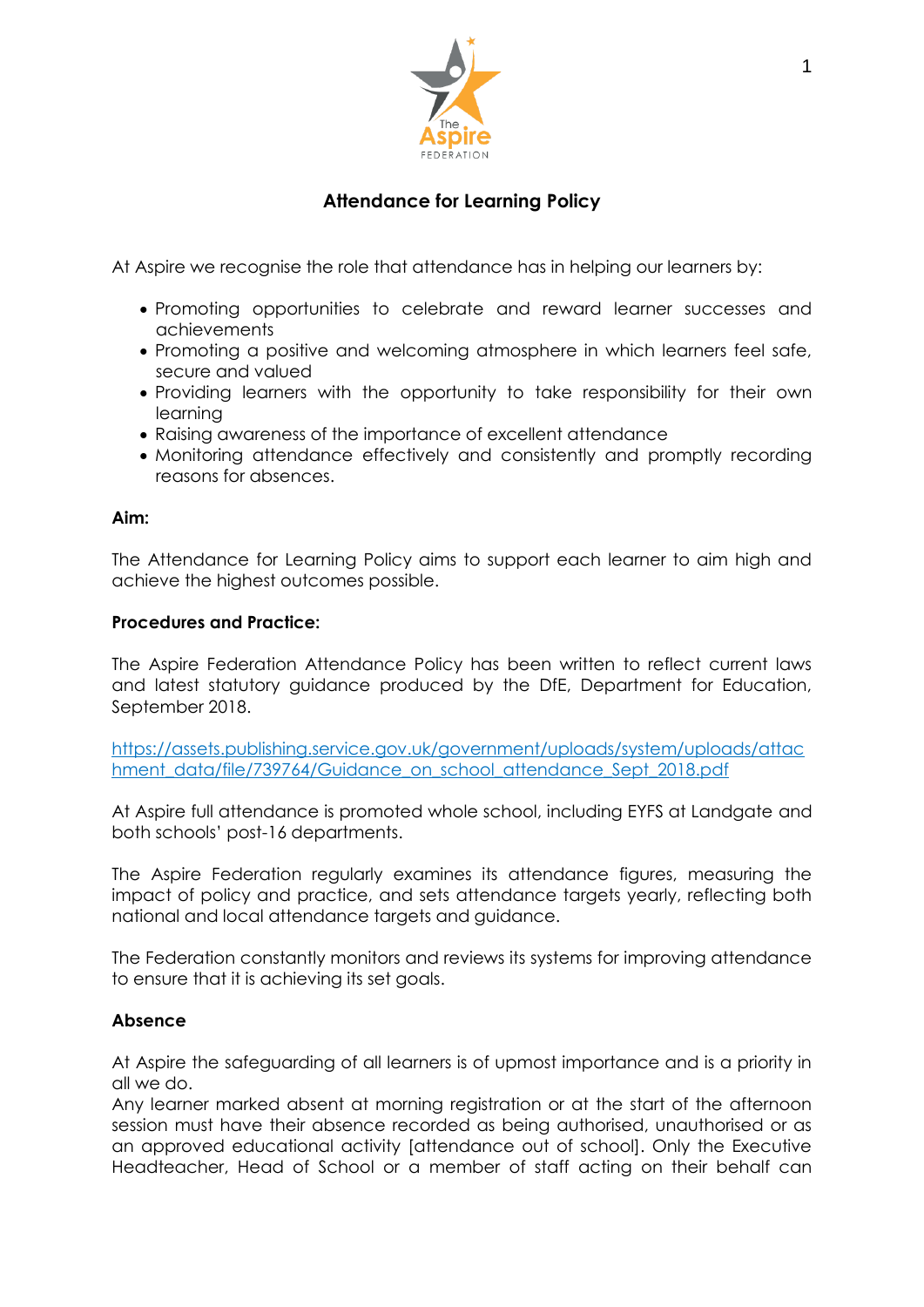authorise absence. If there is no known reason for the absence at registration, then the absence must be recorded in the first instance as 'N' code.

At close of registration an identified member of staff will contact parents / carers before 10.00am to ascertain the reason for absence.

If there is a continued absence of two days without contact from parents then school will action a home visit, if contact cannot be made then a welfare check will be requested to an external service i.e. Social Care, Police. The LA guidance and protocols for Children Missing in Education will be completed and sent to the LA the same day.

[https://www.wigan.gov.uk/Resident/Education/Schools/School-](https://www.wigan.gov.uk/Resident/Education/Schools/School-Attendance/Children-Missing-Education.aspx)[Attendance/Children-Missing-Education.aspx](https://www.wigan.gov.uk/Resident/Education/Schools/School-Attendance/Children-Missing-Education.aspx)

## **Lateness**

- Morning registration will take place during Form Time, registers will remain open until the end of Form. Any learner arriving after this time will be marked as having an unauthorised absence unless there is an acceptable explanation.
- Afternoon registration takes place at the start of the first afternoon session.
- Learners arriving after the start of school/college but before the end of the registration period will be treated for statistical purposes, as present, but will be coded as late before registers close.
- Learners who arrive late after the register has closed will be given a late mark ('U' code) for that session.

## **First Day Absence**

- If a child is absent from school/college, for whatever reason it is the responsibility of the parent/carer to inform School by 9.00am on the first day of absence by telephoning Oakfield 01942 776142 or Landgate 01942 776688. (see Parent / Carer Responsibilities section)
- If the parent/carer does not contact School an identified member of staff will contact the parent/carer before 10am to ascertain the reason for absence (First Day Absence phone call).
- If School is satisfied with the reason provided for the learner's absence it will be recorded in the register as an authorised absence. If no reason is provided or School is not satisfied with the reason given it will be recorded in the register as an unauthorised absence.
- Parents/carers cannot authorise a child's absence from school/college, it is School's decision to authorise absences.

# **Continued (or sporadic) on-going Absences**

- If a child continues to be absent from school/college or has further absences the child's Pastoral Manager will contact parents/carers to discuss concerns.
- If absence continues the child's Pastoral Manager will contact parents/carers to arrange a meeting to ascertain any issues and possible resolutions, this may be in the form of a 'home visit'.
- If the child is in compulsory education the school's Start Well worker will become involved, liaising with the Pastoral Manager to monitor absence.
- If a pattern of absences develops the child's Pastoral Manager will make a referral to School's Pathways to Success, where strategies will be identified to address the absenteeism.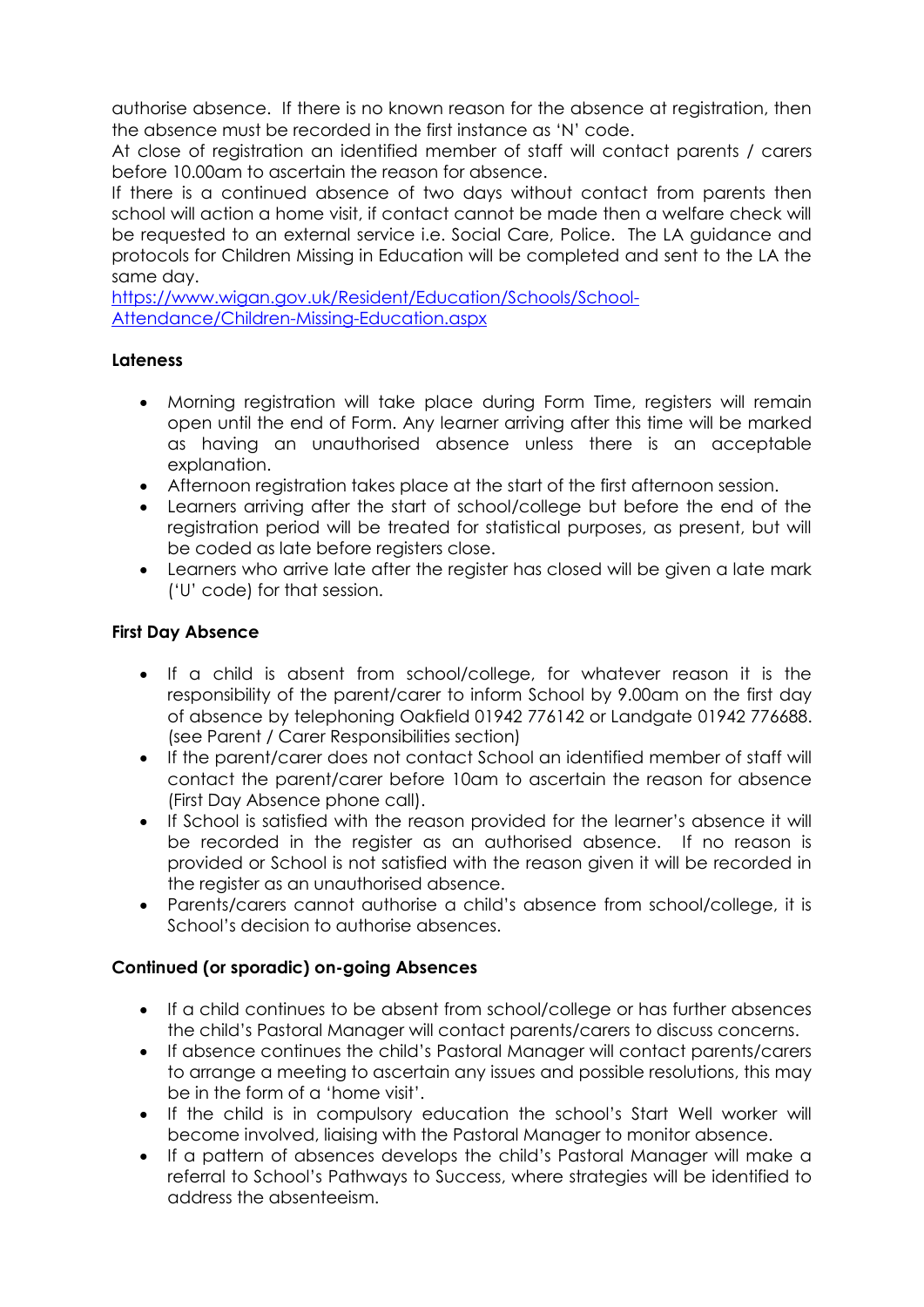• Parent/carers will be encouraged to contact School to discuss their child's absence.

#### **Persistent Absence (Defined in legislation as 10% or more absences)**

Learners are categorised as being a 'Persistently Absent Pupil' if they accumulate a specified number of absences (or greater) within each half term period. This absence equates to the learner having 10% or more absence in any academic year (DfE guidance September 2015).

For learners whose attendance falls into the 'persistent absence' category, parents/ carers will be contacted by the child's Pastoral Manager and invited into school for an 'Attendance Support' meeting.

Following this, if there is no significant improvement in attendance the issues will be brought to the attention of the Head of School. This may result in a meeting being arranged with the Head of School, a School Governor and Start Well worker.

Throughout this process, in consultation with the Start Well Service, Education Penalty Notices Warnings will be used where appropriate.

#### **Onward referral to support services (Start Well etc.)**

Any learner who is absent without an explanation will be discussed with the school's Start Well worker. The school will record details of the action that they have taken. If necessary a formal referral will be made to the Start Well Service.

#### **Elective Home Education**

At Aspire, if a parent chooses to home educate their child, we would support them in this decision by liaising closely with the Local Authority in accordance with LA and DfE guidance.

#### **Responsibilities**

#### **Learners**

It is the responsibility of all learners to actively support the Aspire Attendance for Learning policy with support where appropriate through;

- Taking part in the class reaistration routine
- Getting to school on time
- Bringing equipment needed for lessons (e.g. PE kit/swimming kit)
- Giving the home/school planner to the form tutor
- Having a copy of the 'Home School' agreement in their home/school planner

#### **Parents**

It is the responsibility of all parents/carers to actively support the Aspire Attendance for Learning policy through;

- Be responsible for ensuring your child's entitlement to a full education
- Informing school on the child's first day of absence (see First Day Absence)
- Contacting school regarding ongoing absence (see Continued Absence)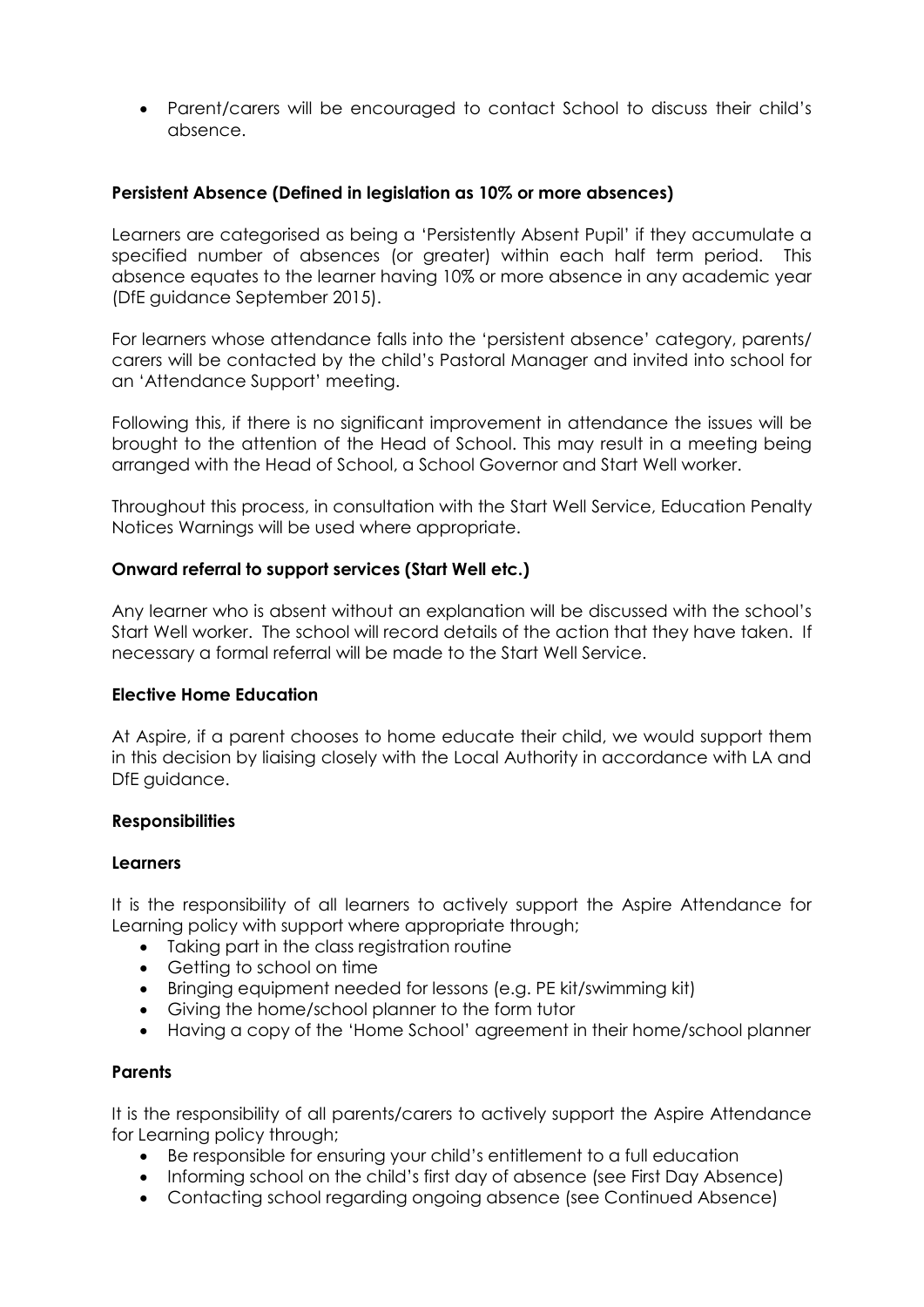- Supporting school by only taking holidays outside of term time. School holidays will not be authorised during term time.
- Attending an Attendance Support meeting with the Pastoral Manager if your child falls into the 'Persistent Absence' category.

## **Staff**

It is the responsibility of all staff to actively implement the Aspire Attendance for Learning policy through;

- Promoting Attendance for Learning and the link between attendance and achievement both socially and academically.
- Informing the School Office of attendance related comments (e.g. hospital appointments)

It is the legal responsibility of Form Tutors/Class Teachers to actively implement the Aspire Attendance for Learning policy by;

• Completing the register in the morning and afternoon before the registers close

## **Pastoral Managers**

It is the responsibility of Pastoral Managers to actively implement the Aspire Attendance for Learning policy through;

- Contacting parents/carers to discuss concerns if a learner has continued absence from school.
- Contacting parents/carers to arrange a meeting to ascertain any issues and possible resolutions, this may be in the form of a 'home visit'.
- Liaising with any involved Start Well workers to monitor absence.
- Making a Pathways to Success referral if a pattern of absence develops. During the Pathways meeting, strategies will be identified to address attendance.
- Inviting parent/carer of learners who fall into the 'persistent absence' category into school for an 'Attendance Support' meeting to compile an action plan with input from the parent/carer, learner, school and the Start Well worker. This may lead to the implementation of an Attendance Contract or other appropriate strategy being actioned through Pathways to Success. Targets will be agreed and reviewed until the learner is no longer Persistently Absent. There will be a link between attendance and attaead to the implementation of an Attendance Contract ead to the implementation of an Attendance Contract
- Tracking and monitoring attendance, liaising with SLT lead.

## **Senior Leadership**

It is the responsibility of Senior Leadership to actively implement the Aspire Attendance for Learning policy by;

- Setting attendance targets each year. The system for analysing performance towards targets is monitored by the Assistant Head who is responsible for ensuring all relevant information is presented to the Head of School, Executive Head and School Governors.
- The Assistant Head monitoring and tracking attendance. Attendance reports are discussed at Pathways to Success meetings, where learners with below target attendance are identified and planned action is implemented. A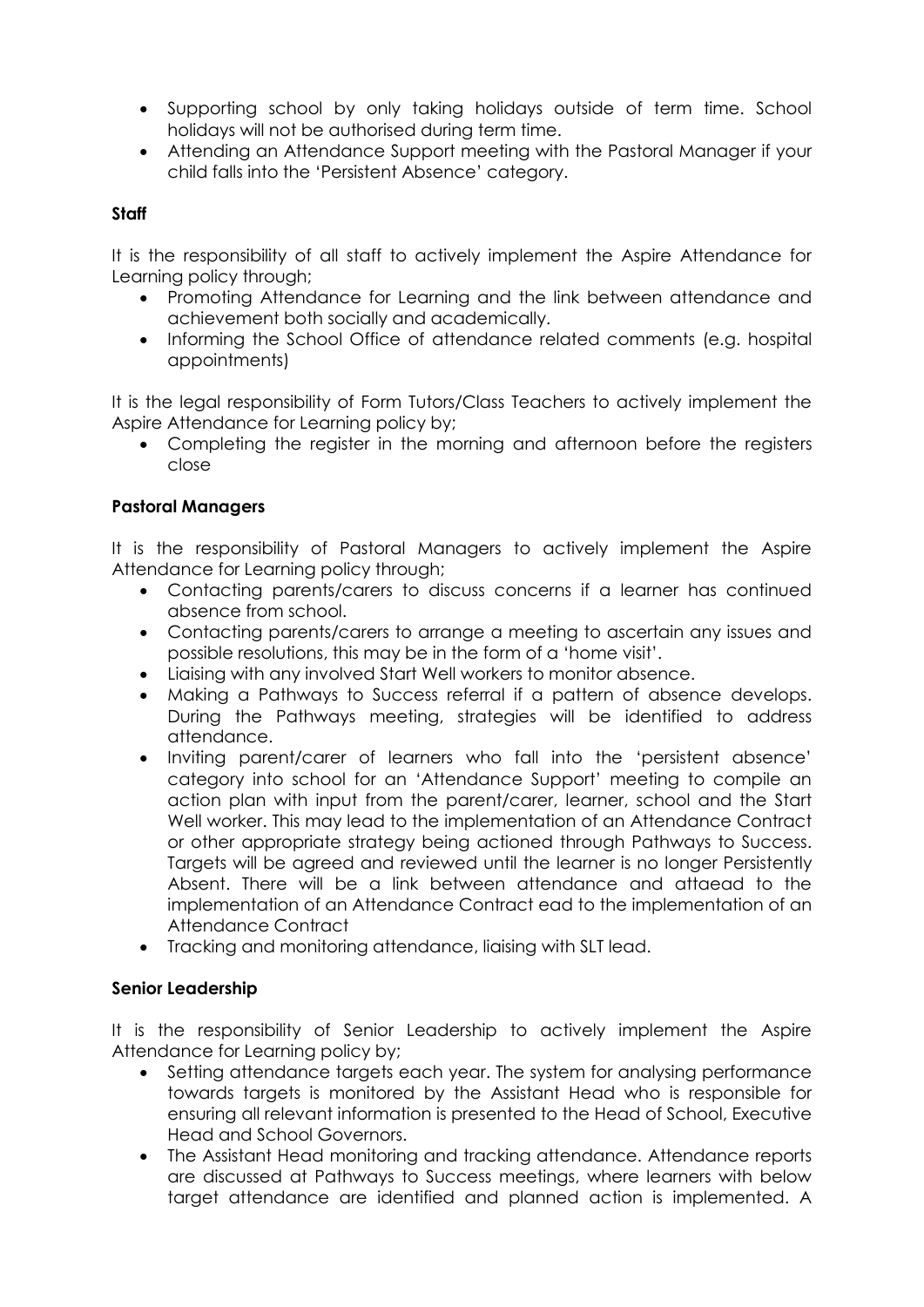'Traffic Light System' is used to identify learners whose attendance falls below target **(Appendix 1).**

- Sharing and celebrating attendance with learners, parents and staff when the opportunity arises and through the Attendance Reward System. Parents/carers will regularly be reminded (via newsletters, school website, parents evenings etc) of the importance of excellent attendance and punctuality.
- The Head of School may require a meeting with parents/carers of persistently absent learners whose attendance has not shown significant improvements in attendance. This meeting could include a School Governor and Start Well worker and would focus on solutions to the problem with a particular focus on the links between attendance and achievement.

## **Legal Proceedings for Non-Attendance** (Wigan local authority guidance)

[https://www.wigan.gov.uk/Resident/Education/Schools/School-Attendance/Legal-](https://www.wigan.gov.uk/Resident/Education/Schools/School-Attendance/Legal-Proceedings-for-Non-Attendance.aspx)[Proceedings-for-Non-Attendance.aspx](https://www.wigan.gov.uk/Resident/Education/Schools/School-Attendance/Legal-Proceedings-for-Non-Attendance.aspx)

## **How it works**

- Wigan LA will write to a parent/carer warning that they may be fined if their child's attendance does not improve in 15 days
- If there is no improvement a parent/carer will receive a £60 Penalty Notice Fine
- If this is not paid within 21 days, the fine increases to £120
- If this is not paid within 28 days Wigan LA can take a parent/carer to court under the Education Act.

There is no right of appeal against a notice, but a parent/carer can contact Wigan LA if they think the notice has been sent to the wrong person, or if they can prove the absence was due to illness.

## **Defending the charges**

If a parent/carer is taken to court, there are only four reasons that they can defend the charges. These are if the child:

- Is ill or couldn't go to school due to an emergency
- Lives over a certain distance and Wigan LA haven't been able to help get them into a school nearer or help with transport
- Misses school due to religious reasons
- Has an authorised absence.

## **If found guilty**

If a parent/carer is found guilty in court, they may be:

- Fined up to £2500
- Sentenced to three months in prison
- Given a Parenting Order. This involves going to Parent Support sessions for between six and eight weeks
- The child may also be taken to the Family Proceedings Court.

#### **Guest Learners**

All partner schools complete an Inreach school to school agreement. **(Appendix 1)**

#### **Absence notes**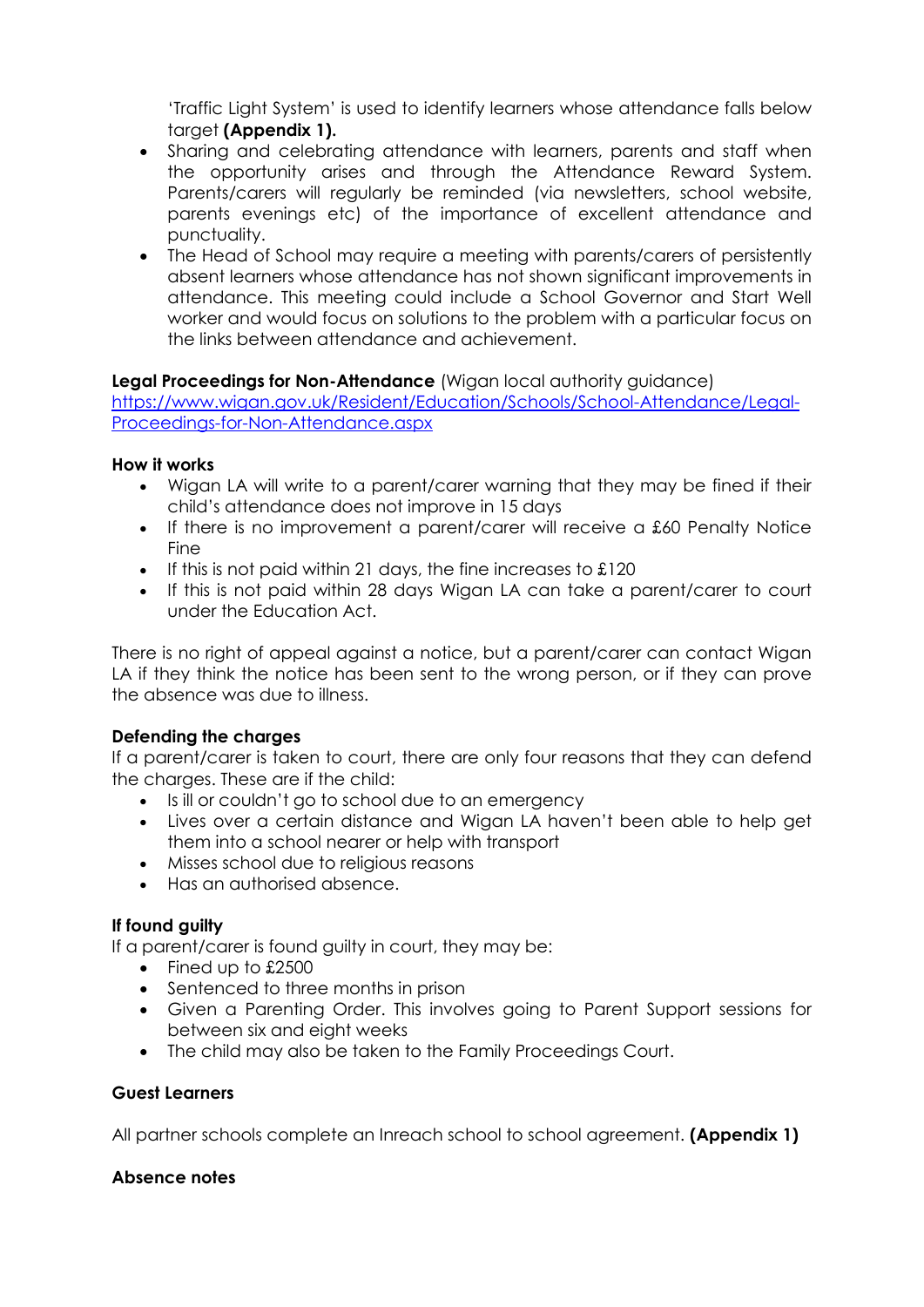Notes received from parents/carers explaining absence should be kept for the remainder of the academic year. If there are attendance concerns about the learner, that may require further investigation, then the notes may need to be retained for a longer period.

#### **Attendance Rewards**

School will use the following system to reward learners who have excellent attendance;

- Attendance figures are presented during assemblies.
- Attendance trophies/rewards are awarded to the class/form with the highest attendance during Achievement assemblies to promote attendance.
- Attendance figures are displayed on School's television system, website and newsletters.
- Learners with excellent attendance (98%+) are recognised and awarded with certificates half termly
- Students eligible for the 16-19 Bursary must attend College for the specified number of learning hours in order to receive payment.

#### **Other relevant policies to be read in conjunction;**

Learning & Teaching, Behaviour for Learning, Safeguarding, Keeping Children Safe in Education, Equality & Diversity.

| Date approved:                            | 30.04.2019        |
|-------------------------------------------|-------------------|
| <b>Review Date:</b>                       | <b>April 2021</b> |
| Signed Executive Headteacher:    C Taylor |                   |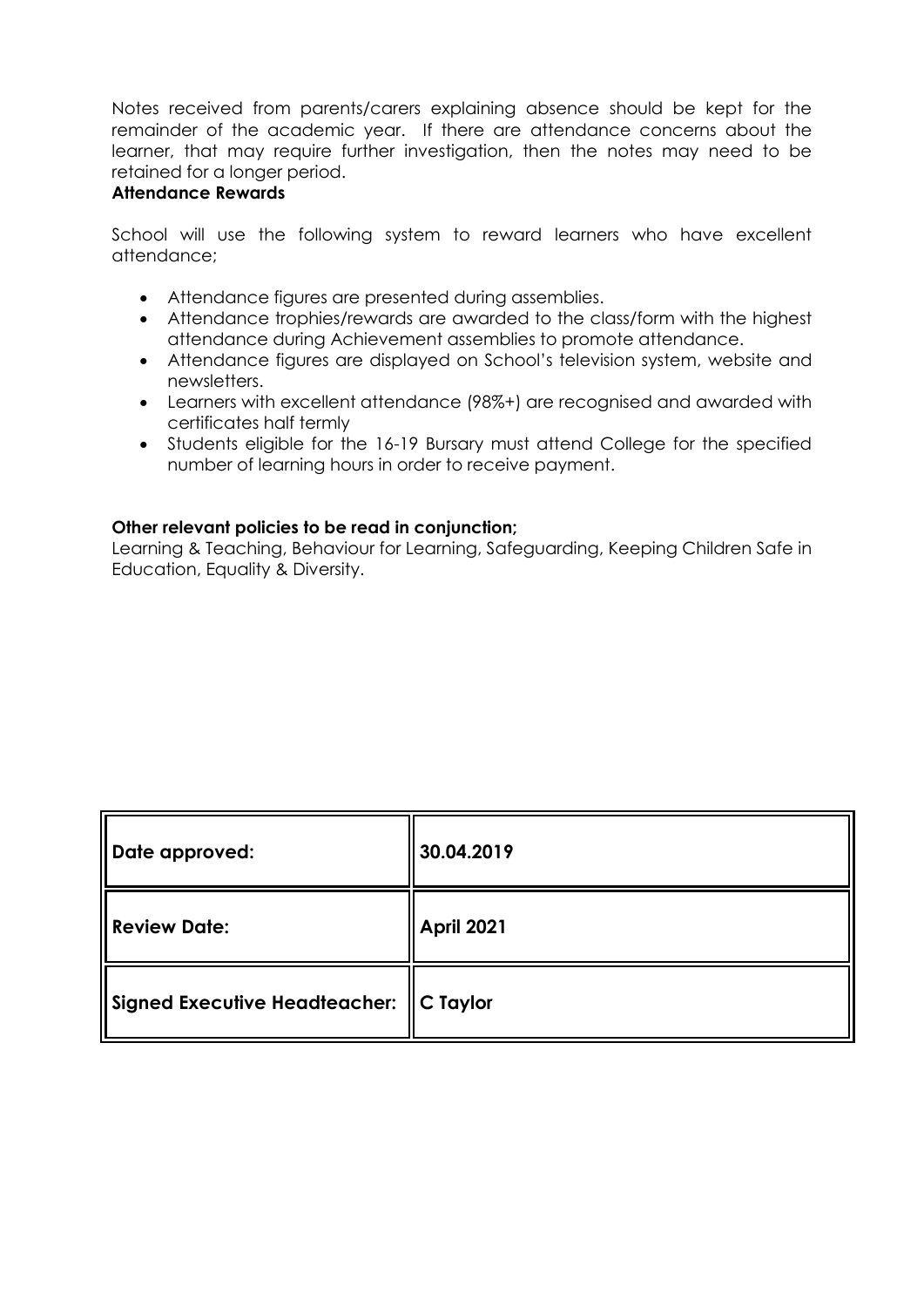## **Appendix 1**



# **Inreach - School to School Agreement**

This agreement is to confirm the terms and conditions for personalised provision at Oakfield High School and College/Landgate School with (name of school)

> **Learner name: \_\_\_\_\_\_\_\_\_\_\_\_\_\_\_\_\_\_ Identified days: \_\_\_\_\_\_\_\_\_\_\_\_\_\_\_\_\_**

## **Duration of agreement: (***start date***) to (***end date***) Costs: The cost of the provision will be £30 per learner per day and (***name of school***) will be invoiced in the January of each financial year.**

# **As part of this agreement, The Aspire Federation agrees to:**

- Provide high quality provision;
- Give assessment and progress updates;
- Implement and support planned programmes;
- Provide a comprehensive evaluation of the programme;
- Inform (*name of School*) of any changes to any programme.
- Hold regular review meetings to discuss progress;
- Should a learner be absent Oakfield/Landgate will inform (*name of school*) via telephone call to school office by 10am the morning of each absence.

# **As part of this agreement, (***name of school***) agrees to:**

- Complete a support referral form;
- Ensure all documentation / requested proforma are completed and sent to Outreach Co-ordinator;
- Inform the Outreach Coordinator of any issues, should they arise;
- Keep all records regarding programme for a minimum of 12 months;
- Inform Outreach Co-ordinator if they are aware that a learner is not going to be able to attend;
- Notify Outreach Co-ordinator of any changes to the proposed programme;
- Respect the fact that all materials, programmes are the result of a joint venture and as such remain the property of both parties.
- Provide a TA to support the learner at Oakfield/Landgate at least initially and until told no longer required by Oakfield/Landgate;
- *Will follow (Name of school) attendance policy when a learner is identified as absent.*

| Signed on behalf of Oakfield High Signed on behalf of (name of school)<br><b>School and College/ Landgate School:</b> |             |
|-----------------------------------------------------------------------------------------------------------------------|-------------|
|                                                                                                                       | Print name: |